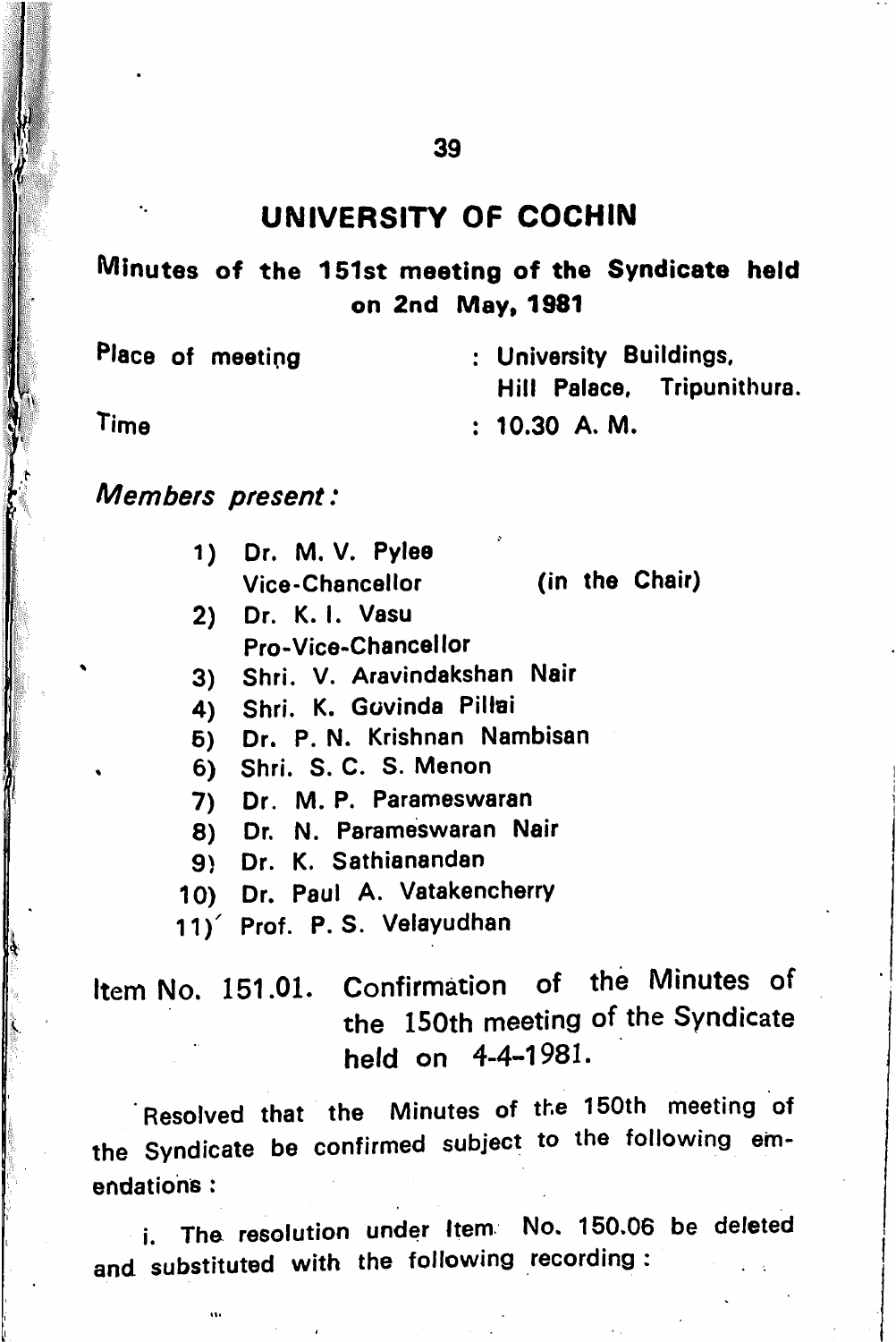"Resolved that the proposals be examined in detail by a Committee consisting of Shri S.C.S. Mones and Dr. consisting of Shri S. C. S. Menon and Dr. N. Parameswaran Nair in consultation with the represent-<br>atives (one each) of the service organisations - teaching and non-teaching - and that its recommendations - teaching before the next meeting of the Sundiacts. before the next meeting of the Syndicate.

s ' i

<sup>H</sup> ! f . 1

> me the recording under Item No. 150.35 be substituted as follows :

"The Syndicate considered the proposal for the appoint-<br>ment of a Deputy Director in the School of Management Studies and delegation to him of seats. Studies and delegation to him of certain powers of the **Encolor including the conduct of the evening courses of** the School and payment to him of the special allowance of Rs. 100/- on withdrawal from the Director, along with<br>the recommendation of the Ore ... **Fotoblish of the Standing Committee** and Establishment. the on Staff

**Exercise that the Vice-Chancellor be authorised to** delegate such powers as deemed necessary to thesenlormosi Professor in the School of Management Studies next to the Director, including the responsibility for conducting the School's evening courses.

**Resolved further that the person so vested with the** additional responsibilities be paid the special allowance of Rs. 100/- per mensem currently enjoyed by the Director".

Item No. 151.02. Report of the Vice-Chancellor on important developments in the University since the last meeting.

He had received a report that some of the ernployees of the University who had organised an agitation at the Hill Palace on the day the Syndicate met last (4-4-1981)

had attempted to obstruct certain Syndicate members from leavirg the place after the meeting and they had been subjected to personal abuse in a language unbecoming of University employees. The matter had been directly conveyed to him by two members of the Syndicate the same day itself.

The Secretary, Cochin University Employees' Union, had, in a letter addressed to him, complained of the in dignities the President of their Union, Shri. S. C. S. Menon, had been subjected to on 4-4-1981 by some of the agit ating employees, and also informing him that, under the circumstances, the CUEU was withdrawing from the Joint Consultative Machinery.

The Syndicate resolved to condemn such unbecoming Conduct on the part of University employees against Syndi cate members and to call for the explanation of the em ployees who were alleged to have been directly involved  $\cdot$  <sup>in</sup> the incident complained of.

item No, 151.03. Establishment of new sections in the University Office - recruitmentcum- S. C. / S. T. Cell - reg.

The Syndicate considered the proposals for the creation of new sections in the University Office, along with the recommendation of the Standing Committee on Staff and Establishment.

Resolved that the proposals be referred back to the Staff and Establishement Committee for consideration along with the general demand for additional staff for various Departments / Schools / Offices.

 $\mathcal{A}$  and  $\mathcal{A}$  and  $\mathcal{A}$  and  $\mathcal{A}$  and  $\mathcal{A}$  and  $\mathcal{A}$  and  $\mathcal{A}$  and  $\mathcal{A}$  and  $\mathcal{A}$  and  $\mathcal{A}$  and  $\mathcal{A}$  and  $\mathcal{A}$  and  $\mathcal{A}$  and  $\mathcal{A}$  and  $\mathcal{A}$  and  $\mathcal{A}$  and  $\mathcal{A}$  and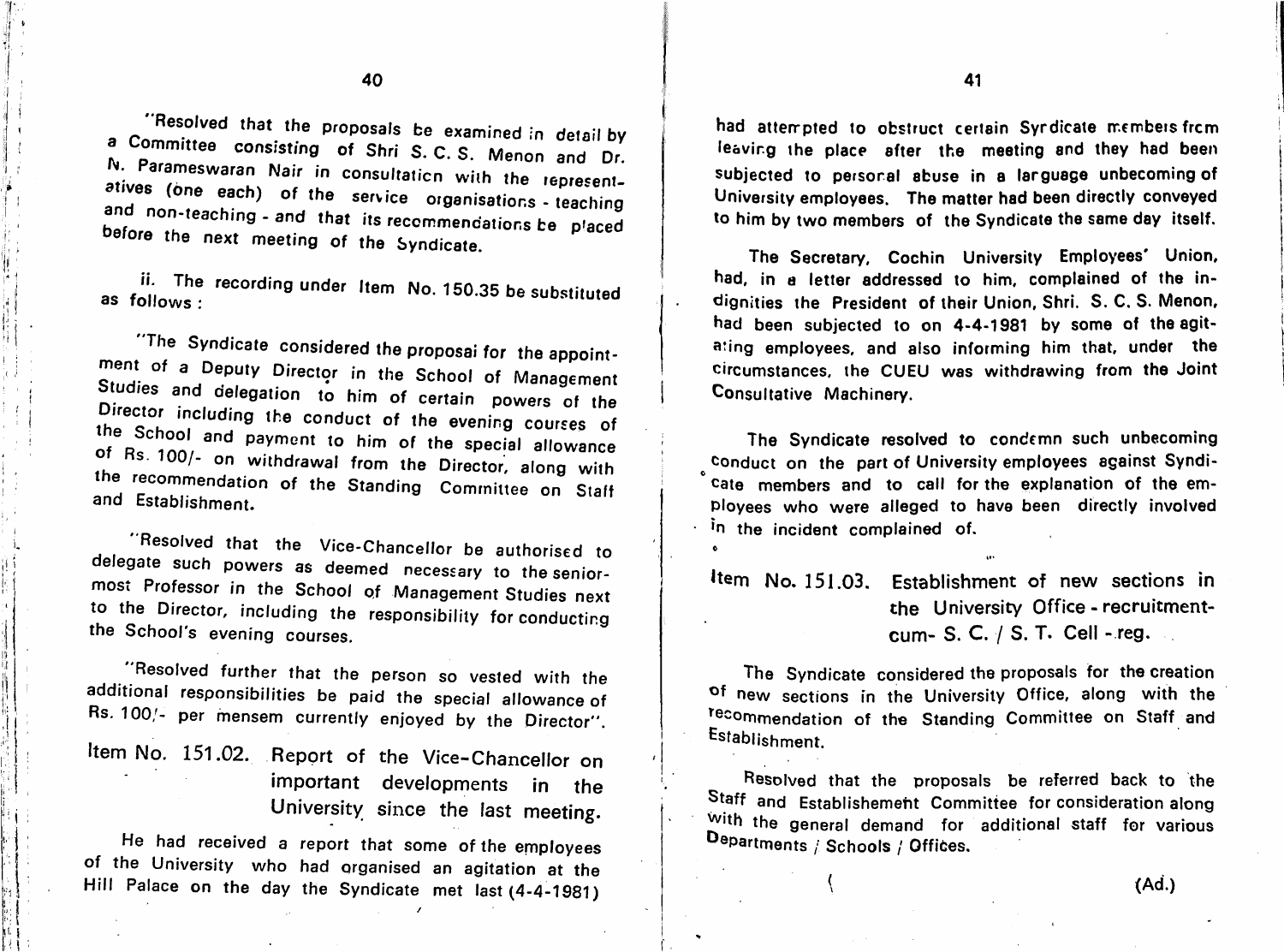V li -

. I

Item No. 151.04. Appointment of Draughtsman<sup>o</sup> in the Department of Ship Technology on deputation - consideration of.

The Syndicate considered the Proposal of the Head of the Department of Ship Technology for appointment of Shri P. T. Joseph, Chief Draughtsman, Directorate of Navai Design, Naval Hsad quarters, New Delhi, for a period of two years in the place of late Shri M. P. S. Pillai, along with the recommendation of the Standing Committee on Staff and Establishment.

Resolved that Shri P. T. Joseph be interviewed for the post, and if found suitable, appointed for a period of one year on deputation.

(Ad.)

tern No. 151.05. Dept, of Ship Technology - Shri. A. O. Varkey, Hon. Professor - request for charge allowance - Reg.

The Syndicate considered the request of Shri. A. 0. Varkey, Hon. Professor, Department of Ship Technology for charge allowance for the period he was in charge of the Department, along with the recommendation of the Standing Committee on Staff and Establishment.

Resolved that the request be declined.

(Ad.)

it '

 $\mathbf{A}$  : (a)  $\mathbf{A}$ 

Item No. 151.06. Duty leave Dr. C. M. George, Reader School of Management Studies request - consideration of.

The Syndicate considered the request of Dr. C. M. George, Reader, School of Management Studies, that the

leave on loss of pay granted to him for the period 16-6-1977 to 30.9-'77 be treated as duty leave, on the ground that the leave granted to him was for completing his research Work, along with the recommendation of the Standing Committee on Staff and Establishment.

Resolved that the request for conversion of leave without allowances granted to Dr. C. M. George for the period  $16-6-1977$  to  $30-9-1977$  be not conceded, but the period be reckoned for increment and service benefits.

(Ad.)

 $\bullet$ 

Item No. 151.07. Declaration of probation of Dr. N. Raman Nair, Professor, Dept, of Hindi - consideration of.

The Syndicate considered the proposal for declaration of probation of Dr. N. Raman Nair, on his having completed satisfactorily one year of service in the post of Professor, ^ong with the recommendation of the Standing Committee On Staff and Establishment.

Resolved that Dr. N. Raman Nair be declared to have satisfactorily completed the period of probation in the post ^f Professor w. e. f. 26-3-1981 F. N.

(Ad .)

## Item No. 151.08. Extension of the term of appointment of Programme Officers in the School of Continuing Education - reg.

The Syndicate considered the proposal of the Director. School of Continuing Education, for extension of the term of appointment of the three Programme Officers of the School for another year, along with the recommendation of the Standing Committee on Staff and Establishment.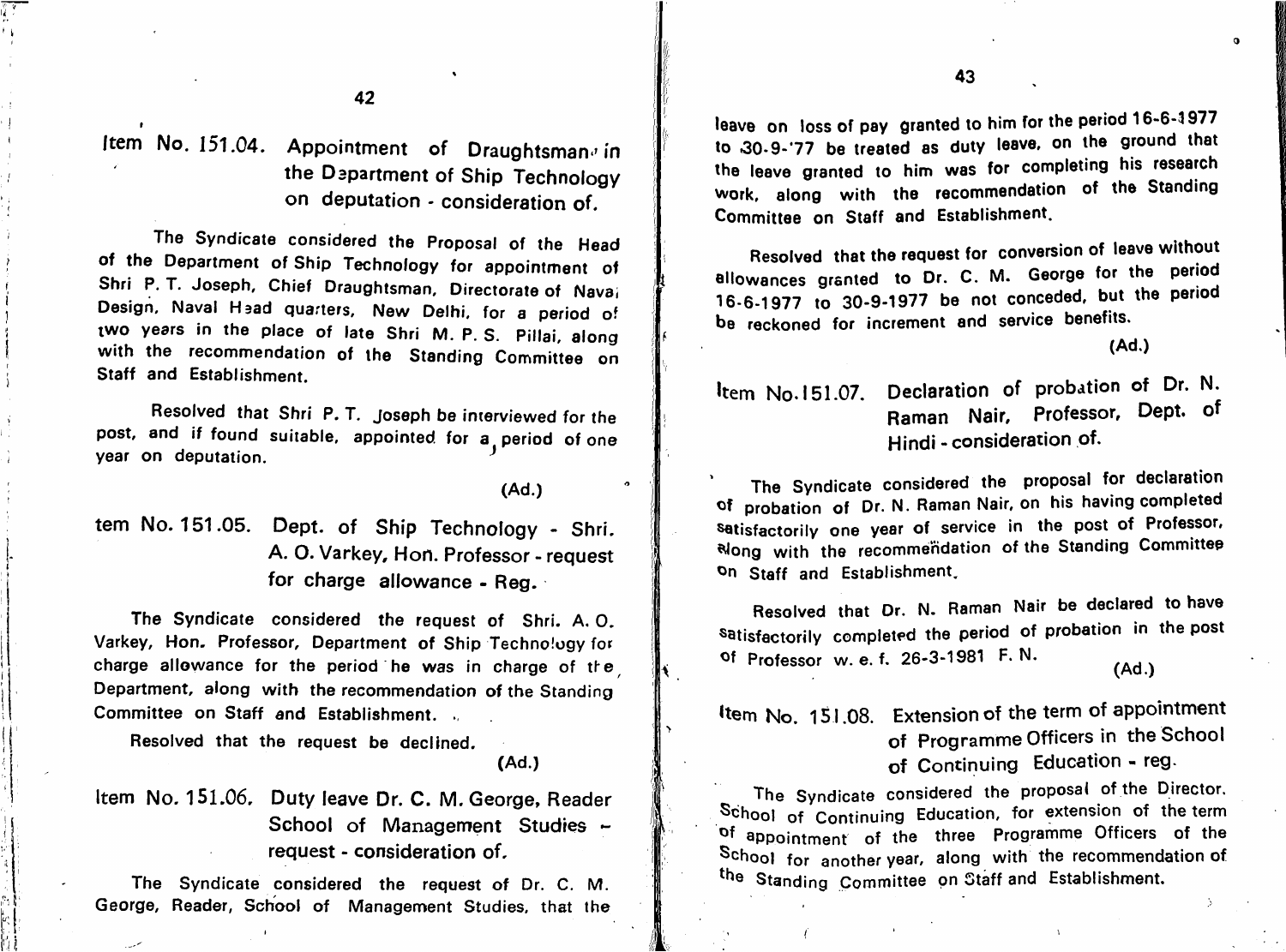44 45

Resolved that the matter be deferred for detailed con- **of the Syndicate considered the proposal of the Head** of the Head of the Head of the Head of the Head of the Head of the Head of the Head of the Head of the state of sideration at the next meeting of the Syndicate.

(Ad.)

41 W.

# Item No. 151.09. Appointment to the post of Bus Conductor - Reg.

The Syndicate considered the question of revising its earlier decision vide Item No. 144.37 dated 1-11-1980, prescribing qualifications and the manner of appointment for the post of Bus Conductor, along with the recommendation of the Standing Committee on Staff and Establishment.

Resolved that the qualifications and the manner of recruitment to the post of Bus Conductor be the same as those prescribed under the Kerala University as follows:

#### i. Qualifications

I-

I

S. S. L. C. pass or fail, and Conductor's Licence issued by the R. T. O.

- Manner of Recruitment ii. Selection from among male Class IV employees of the University in regular service with the requisite qual f.cations, after inviting applications.
- iii. Scale of pay
	- a. Rs. 370-600
	- b. There be no special allowance attached to the post.
	- c. The present Bus Conductor, however, be entitled to special allowance during his tenure.

Item No. 151.10. Temporary appointment of teaching staff - Dept, of Ship Technology Reg. the Department of Ship Technology for the appointment temporarily of three lecturers in Naval Architecture for a period of six months through selection from B. Tech, praduate along with the recommendation of the Standing Committee on Staff and Establishment.

Resolved that three lecturers in Naval Architecture on a monthly salary of Rs. 800/- plus allowances be appointed temporarily in the Department of Ship Technology on selection from B. Tech, graduates in Naval Architecture.

(Ad.)

# Item No. 151.11. Promotion of Class IV employees as Clerical Assistants - Regarding -

The Syndicate considered the recommendation of the Standing Committes on Staff and Establishment in respect, of promotion of Class IV employees to the post of Clerical Assistants.

Resolved that the matter be deferred so as to enable the Committee to study the relevant records in the matter.

 $\frac{m}{\epsilon}$  Minutes of the meeting of the river Vice-Chancellor, Dean, Faculty of Technology and Reader-in-charge, School of Technology - consideration of-

The Syndicate considered the Minutes of the meeting of the Pro-Vice-Chancellor, Dean, Faculty of Technology, and the Reader-in-charge, School of Technology, along with the recommendation of the Standing Committee on Staff and Establishment and Academic Matters.

<sup>(</sup>Ad.)

<sup>(</sup>Ad.)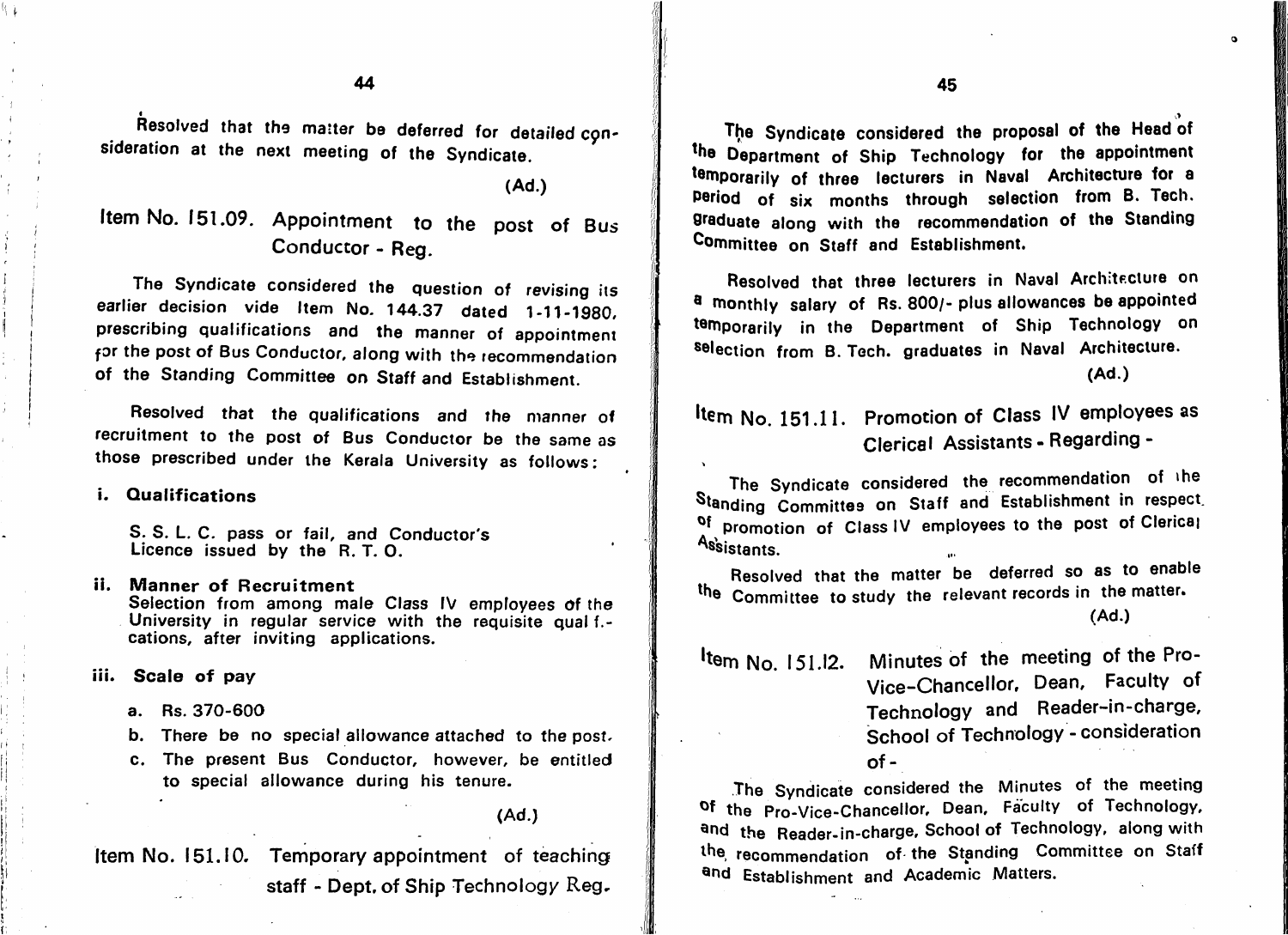Resolved that the Vice-Chancellor be authorised to take<br>a decision on the proposals contained in the Minutes in the light of the reposals contained in s. Vasudev. **Expected from Dr.** 

(Ac.)

# Item No. 151.13. Registration for research - option to Committee on Academic Matters. new Regulations - Regarding.

The Syndicate considered the question whether candiover to the new posulations at the the 1974 Regulations wanting to come over to the new Regulations should have gone through<br>the formalities of a screening by a Doctoral Committee and passed the qualifying examination before they are permitted<br>to do so, along with the recommendation of the Standing Committee on Academic Matters. detes

Resolved :

i tl

, Candidates who opt to continue under the old<br>Ilations be result to chain to continue under the old negulations be required to take the qualifying examination before submission of thesis.

ii) Candidates who opt for the new Regulations be examined by a Committee similar in composition to the<br>Doctoral Committee and be required to fulfil the conditions stipulated by the Committee before they are conditions submit the thesis.

(Ac.)

1

### Item No. 151.14. Engaging Shri. P. V. Thomas as Guest Lecturer in the School of Management Studies - consideration  $of -$

School of Management Studies, for the proposal of the Director. **If management Studies, for the appointment of**  47

Shri. p. V. Thomas, Training College, Federal Bank, Alwaye, ®s guest lecturer in the School in Business Law for M. B. M. ^11 Semester students for a duration of 12 sessions each of  $1\frac{1}{2}$  hours, along with the recommendation of the Standing Committee on Academic Matters.

Resolved that Shri. P. V. Thomas be appointed guest lecturer in the School of Management Studies for engaging classes in Business Law for III Semester M. B. M. students for a total of 12 sessions each of  $1\frac{1}{3}$  hours on the terms applicable to guest faculty recruited from outside the University.

(Ac.)

### Item  $No. 151.15.$  Evaluation of Ph. D. thesis - appointment of Examiners - consideration of.

The Syndicate considered the appointing examiners for <sup>evaluating</sup> the thesis "Influence of Existentialism on Modern Hindi Novel ", submitted for the degree Doctor of Philosophy by Shri. M. Shanmughan under the guidance of Dr. M. Eswari of the Department of Hindi.

Resolved that serial numbers 2 and 5 from the panel <sup>Of</sup> examiners be appointed external examiners and that seria<sub>l</sub> humber 5 be the Chairman.

Resolved further that serial number. 1 be kept on reserve.

(Exam.)

No. 151.16. Registration for research - change of guide, change of topic of research etc. consideration of.

The Syndicate considered the requests from several research scholars for change of reseaich supervisors, change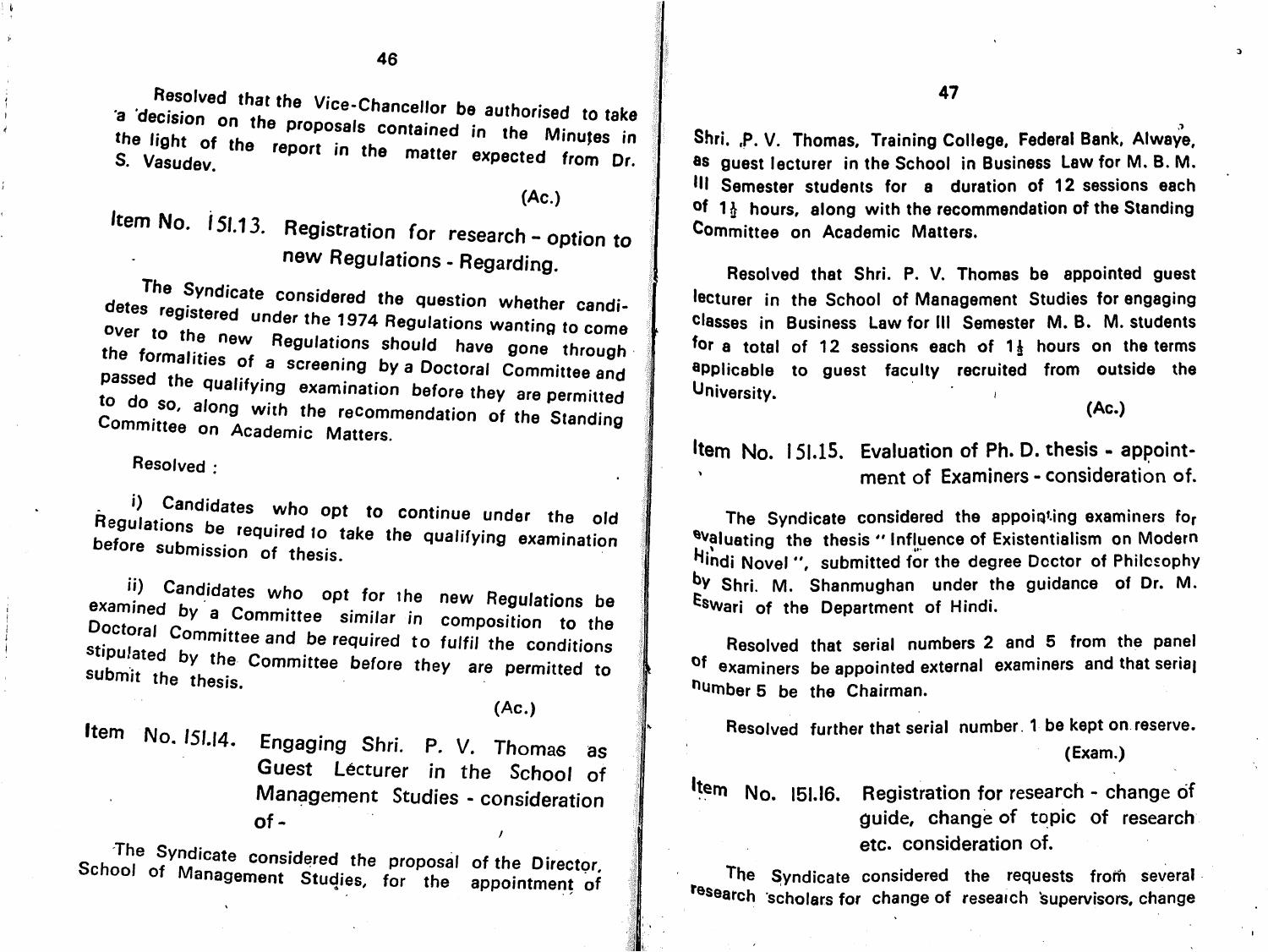of topic of research etc., along with the recommendations of the Standing Committee on Academic Matters.

Resolved that the following requests be granted;

 $\mathbf{S}$  is the possible time research scholar in aiahan and usels the present **Chandra Dev, Reader, Department Control of Dr. R. Rama**mandra Dev, Reader, Department of Hindi. i. Shri. T. P. the Dept. of Hindi

Prasannan. to change her and work under Dr. R.

iii. Smt. Latha Thampuran, full-time research scholar in the Department of Marine Sciences working under Dr. R.<br>Damodaran, he permitted to be a series of the series working under Dr. R. research selected pollutants<br>N. Krishnan Nambis. on Reader, Department of Marine Sciences, as her Additional Supervisor. Sciences, as her Additional if

Resolved further that Shri. K. K. Abdul Rasheed, parttime research scholar. Dept, of Marine Sciences formally to apply for permission to have Supervisor to guide him. pa rtes, be required<br>an additional

Resolved also that in the case of Joint Supervision of a research fellow by more than one supervisor, none of the supervisors be entitled to have such experience jcounted for the purpose of norms promotion .

(Ac.)

 $\sim$  J

‼∦

J/

 $\frac{1}{2}$   $\frac{1}{2}$   $\frac{1}{2}$   $\frac{1}{2}$   $\frac{1}{2}$   $\frac{1}{2}$   $\frac{1}{2}$   $\frac{1}{2}$   $\frac{1}{2}$   $\frac{1}{2}$   $\frac{1}{2}$   $\frac{1}{2}$   $\frac{1}{2}$   $\frac{1}{2}$   $\frac{1}{2}$   $\frac{1}{2}$   $\frac{1}{2}$   $\frac{1}{2}$   $\frac{1}{2}$   $\frac{1}{2}$   $\frac{1}{2}$   $\frac{1}{2}$  Hridayanathan.

## Item Nc. 151.30. Registration for Research - removal of names from the rolls - Reg.

The Syndicate considered the request of Shri C. Hridayahalhan, Part-time Research Scholar for condonation of the delay in completing his work, he having exceeded the six year time limit prescribed in the Regulations, together with the general question of removal of such candidates from rolls, along with the recommendation of the Standing Committee on Academic Matters.

Resolved that such candidates as may have exceeded the time limit for completing of research work prescribed in the Regulations be permitted to re-reglster themselves.

Resolved further that in order to avoid delay and hardship to such candidates the Vice-Chancellor be authorised ^o grant re-registration and to take such consequential action as is required in order to enable early submission of thesis, subject to ratification by the Syndicate.

(Ac.)

Item No. 151.18. Works - Construction of compound wall around the Trikkakara Campus-Stage I -Estimates-Consideration of-

The Syndicate considered the estimates forwarded by the University Engineer for the work of construction of the 1st Stage of Compound wall around the Trikkakara ^ampus along the western and southern boundaries of "<sup>10stel</sup> No. 1 around the site of the Administrative Block<br>\*for a length of  $820$  Metres at a cost of Rs. 1,65,000/along with the recommendation of the Standing Committee .<sup>Oh "works", and "Finance and Purchase".</sup>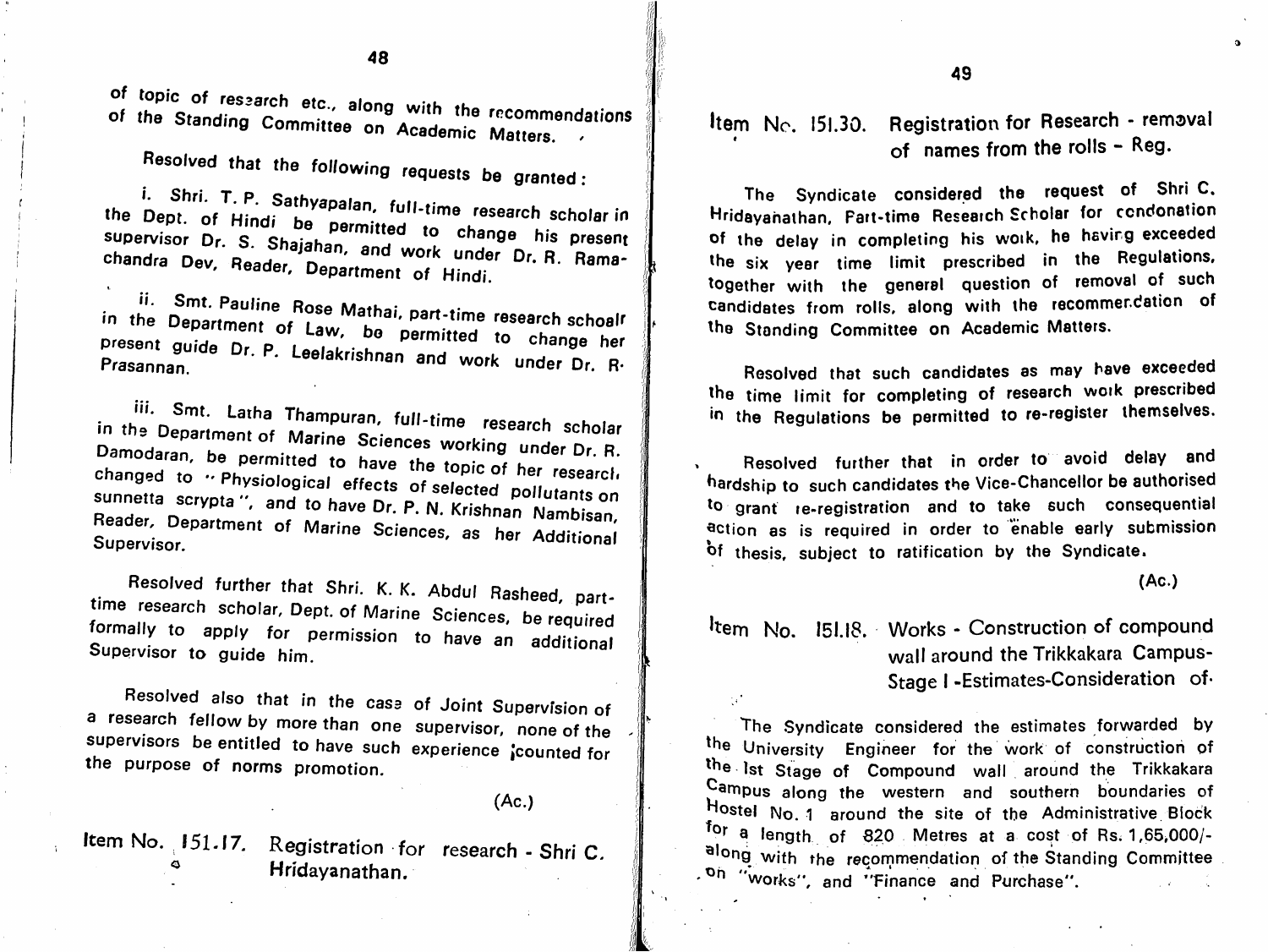$R$ esolved that the estimate of Rs. 1.65,00 $C$ /- for the work of Construction of the 1st stage of compound wall around Trikkakara Campus be approved and that tenders be invited for the work.

(PI.)

t

Item No. 151.19. Works. Construction of a dining hall and reading room-cum-recreation room attached to the Hostel at Lakeside Campus - Reg.

The Syndicate considered the detailed estimate of Rs. 77,000/- for thf Aork of construction of a dining hall and reading room-cum.reception room attached to the Hostel at Lakeside Campus, forwarded by the University Engineer and the question of entrusting the work with the K. S. C. C. on actuals plus 20% sans ceiling cost, along<br>....th with the recommendation of the Standing Committees on Works, and "Finance and Purchase".

work be tendered.

Item No. 151.20. Dept. of Physics Purchase of Equipments - Consideration of.

The Syndicate considered the proposal of the Head of the Department of Physics for purchasing various items of equipment at a cost of Rs. 22,886.00 and the request for drawing the amount as advance, along with the recom mendation of the Standing Committee on Finance and Purchase.

Resolved that purchase of the following items of equip ment be sanctioned at a cost of Rs. 22,886/- excluding S. T. etc.

it

I t

: -

| <b>Items</b>                  | Name of the firm                                                       | No.<br>required | Cost                                                                           |
|-------------------------------|------------------------------------------------------------------------|-----------------|--------------------------------------------------------------------------------|
| Mirror system<br>35 mm Camera | M/s. Jarrel-Ash Divis-<br>ion Fisher Scientific<br>Co., USA.<br>- do - |                 | $\begin{array}{c} \begin{array}{c} \end{array}$ US \$ 1230<br>1 (Rs. 10,086/-) |
| Electromoter<br>Amplifier     | M/s. Anadigi Instruments,<br>Hyderabad                                 |                 | Rs. 12,800/-                                                                   |
|                               |                                                                        |                 | Rs. 22,886/-                                                                   |

Resolved further that a sum of Rs. 22, 886/- (subject<br>to variation in exchange rates) be advanced to the Head of the Dept. for effecting the purchase and fcr opening a letter of credit for  $\frac{1}{2}$  1230 in favour of M/s. Jarrel-Ash 'Division, Fisher Scientific Company, USA.

(PL)

 $\mathbf{a}$ 

Resolved that the estimates be approved and that the **that is a set of that is a set of that the Resolved that the the that the the tendered conducts be approved and that the the that the textension of period of research** project and purchase of equipments, (PI.) project and project the project of the project of  $\mathbf{r}$ 

> The Syndicate considered the request of the Head of The School of Environmental Studies for extension of the phgoing research project of the School 'Concentration of hoavy metals like Copper, lead, zinc and cadmium in the environs of Cochin, upto 31-3-1982, and for a sum of Rs. 18,000 for purchase of Spectronic 20 equipment and needed chemicals, along with the recommendations of the Standing Committee on Academic Matters and Finance and purchase.

#### Resolved: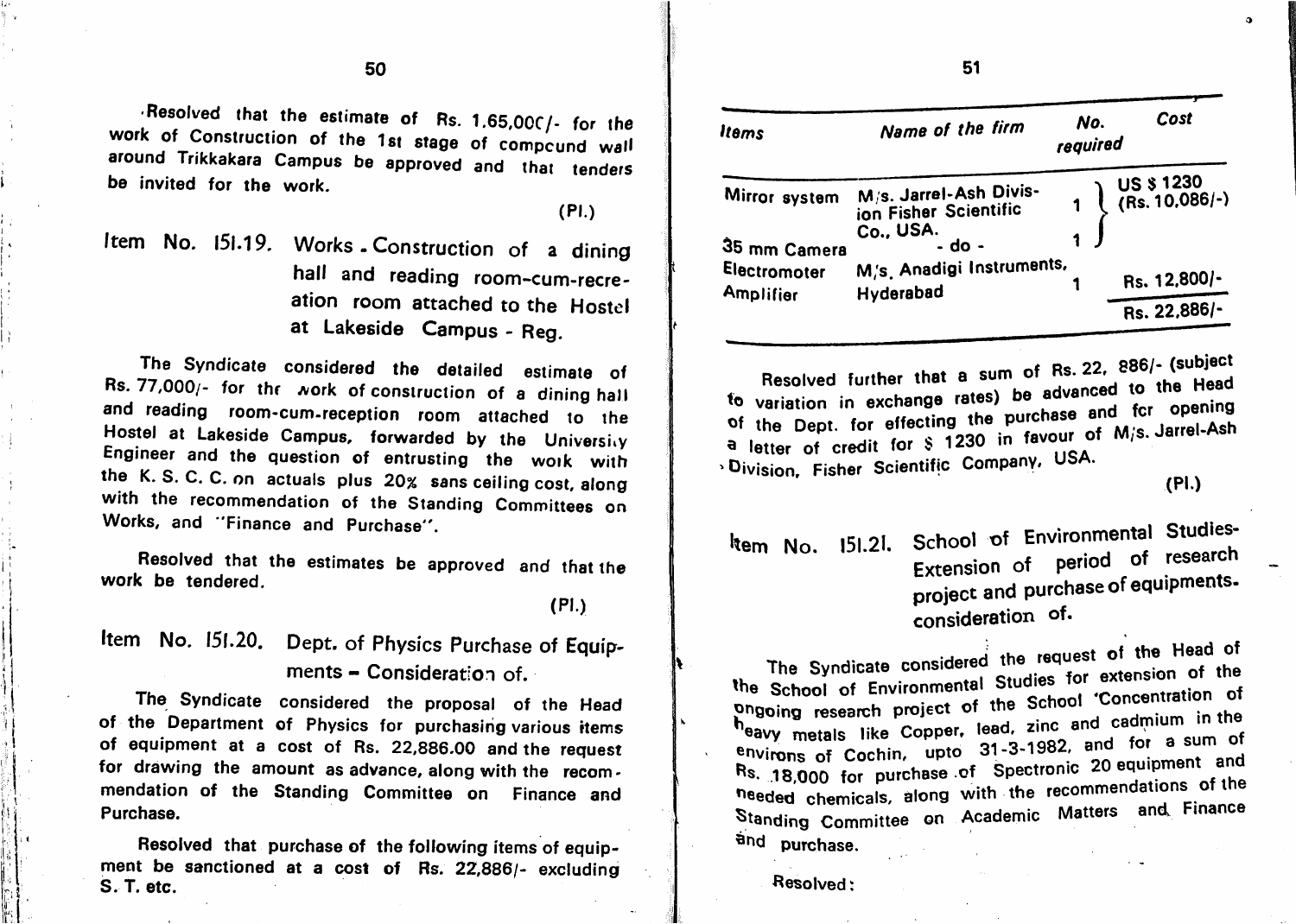- T: The duration of the research project be extended (4) Metallurgical upto 31-3-1982.
- ii) A sum of Rs. 3000/- be sanctioned for purchase of chemicals.
- iii) Spectronic 20 already on orders of procurement for the Dept, of Marine Sciences be shared between the School of Environmental Studies and the Department of Marine Sciences.

'●

i

partment of Ship Technology . Con sideration of.

The Syndicate considered the proposal of the Head of the Department of Ship Technology for the purchase of various items of equipment at a total cost of Rs  $53.975/$ excluding S. T. etc., along with the recommendation of the Standing Committee on Finance and Purchase.

Resolved that sanction be accorded for the purchase of the following items of equipment for the Department of Ship Technology.

|    | Item                                      | Firm                                             | No. required |             |  |
|----|-------------------------------------------|--------------------------------------------------|--------------|-------------|--|
|    |                                           |                                                  |              | Rs.         |  |
|    | <b>Rockwell Hardness</b><br><b>Tester</b> | M/S. Madras Metaller-<br>gical service, Madras   | 1            | $5830/-$    |  |
| 2) | Poldi Hammer                              | - do -                                           |              | $320/-$     |  |
| 3) | <b>Brinell Hardness</b><br>Tester         | $M/S.$ instruments &<br><b>Equipments Madras</b> |              | $1 18900/-$ |  |

#### $52$  53  $\bullet$ M/s. Madras Metallurgical 1 6625/- Service (Pvt.) Ltd. Microscope & accessories **5)** Electrolytic Polishing & 1 12500/- - do - Etching device 6) Grinding table for  $M/S.$  Madres Moternal 1 4800/- Service, Madras **Metallurgical** Lab. Complete Photo (PI.) 1 5000;- - do equipments for Item No.  $151.22$ . Purchase of Equipments for the De-<br>Metallurgical Total Rs. 53,976. Metallurgical<br>Lab. Lab. sum of  $RS$ ,  $53,3757$  be equipped. Resolved further that a effecting the purchase. the Head of the Department for  $($ Lit $)$ Item No. 151.23. Cochin University Law Review -No. 151.23. Cochin University<br>Advertisements - enhancement of Advertisements - enhancement of rate of commission - Reg. the proposal of the Head of the Department of Law for enhancing the rate of commission The Syndicate ite Department of Law for Silling Coohin University Law<br>On advertisement convassed for the Coohin with the reco-Review from the present 10% to 15%, along with the recommendation of the Standing Committees on Academic Matters and Finance & Purchase. Rs. **All and Commission on advertisement** Resolved that the rate of commission on Review be enhanced canvassed for the Cochin University Law from the present  $10<sub>x</sub>$  to  $15<sub>x</sub>$ 1 320/- **for the momentum** species of sectericity charges for occupants of  $\frac{1}{2}$  No. 151.24. Electricity charges quarters - lowering of -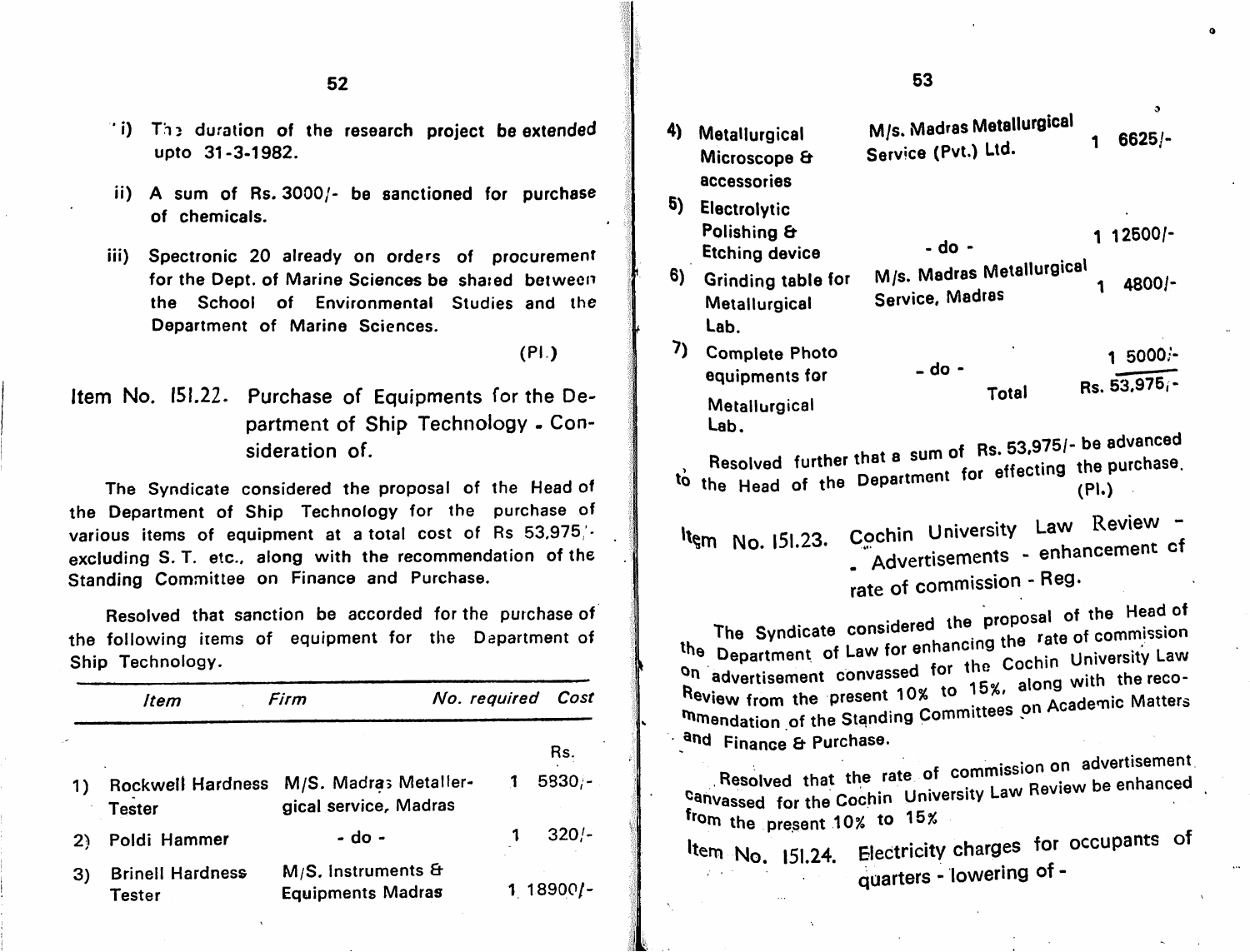$\overline{\mathbf{54}}$  54

The Syndicate considered the action of the Vice-Chancellor in having levied the rate of electricity charges on occupants of University quarters on a par with the rates charged by the KSEB on domestic consummers w. e. f. the bills in respect of March, 1981, along with the recommendation of the Standing Committee on Finance and Purchase.

Resolved that the action of the Vice-Chancellor be the Sundicate noted the Minutes of the meeting of the meeting of ratified.

(Ad.B.)

# Item No. 151.25. Purchase of glasswares for the Dept. of Applied Chemistry - Reg.

The Syndicate considered the action of the Vice-Chancellor in having sanctioned purchase of various items of glassware for the Department of Applied Chemistry at s total cost of Rs. 11,594.65 excluding S. T. etc., along with the recommendation of the Standing Committee on Finance and Purchase.

Resolved that the action of the Vice-Chancellor be ratifieo.

#### (Ad.C.)

### Item No. 151.26. Purchase of wooden furniture for the Dept. of Mathematics & Statistics -Sanction - Ratification of -

The Syndicate considered the action of the Vice-Chancellor in having sanctioned the purchase of various items of furniture at a cost of Rs. 15,042/- for the Dept, of Mathematics & Statistics and meet the expenditure from the Budget for the year 1981-82 along with the recomm endation of the Standing Committee on Finance and Purchase.

\

Resolved that the action of the Vice-Chancellor be fetified.

(Ad.C.)

 $\bullet$ 

Item No. 151.27. Minutes of the meeting of the Statutory Finance Committee.

The Syndicate noted the Minutes of the Syndicate noted the Minutes of The 22-4-1981 and ^^0 Statutory Finance Committee held on tesoived:

i) The value of University Junior Research Fellowship be raised to Rs. 400/- p. m. w. e. f. April 1, 1981 and that Junior Research Fellows be entitled to Contingency Grant <sup>at</sup> existing rates.

ii) a) The service put in by a teacher of this University any other University in the country benefits earned in hensionery benefits provided the service benefits earned m die employment (teaching) are used to the Coching of Cochine<br>List <sup>ih</sup> any other University in the country be reckoned for

University.<br>
b) Protection of pay (excluding allowances etc.) b) Protection of pay (excluding all properties etc.) The Granted to such teachers as are recruited from University affiliated colleges within the State of Kerala.

iii) The technical posts approved for the laboratory tequirements, and the scales of pay of the posts be the **The scales of pay of the scale of paying the Postering** Sanie as those for comparable posts in Government Engineering Engineering Engineering Engineering Engineering 'Colleges. of the Dept. of Ship Technology be filled as per actual

## No. 151, 28. Request of Shri K. O. Anthappan. Asst. Deck Officer for advance increments-Consideration of.

 $\left\langle \right\rangle$